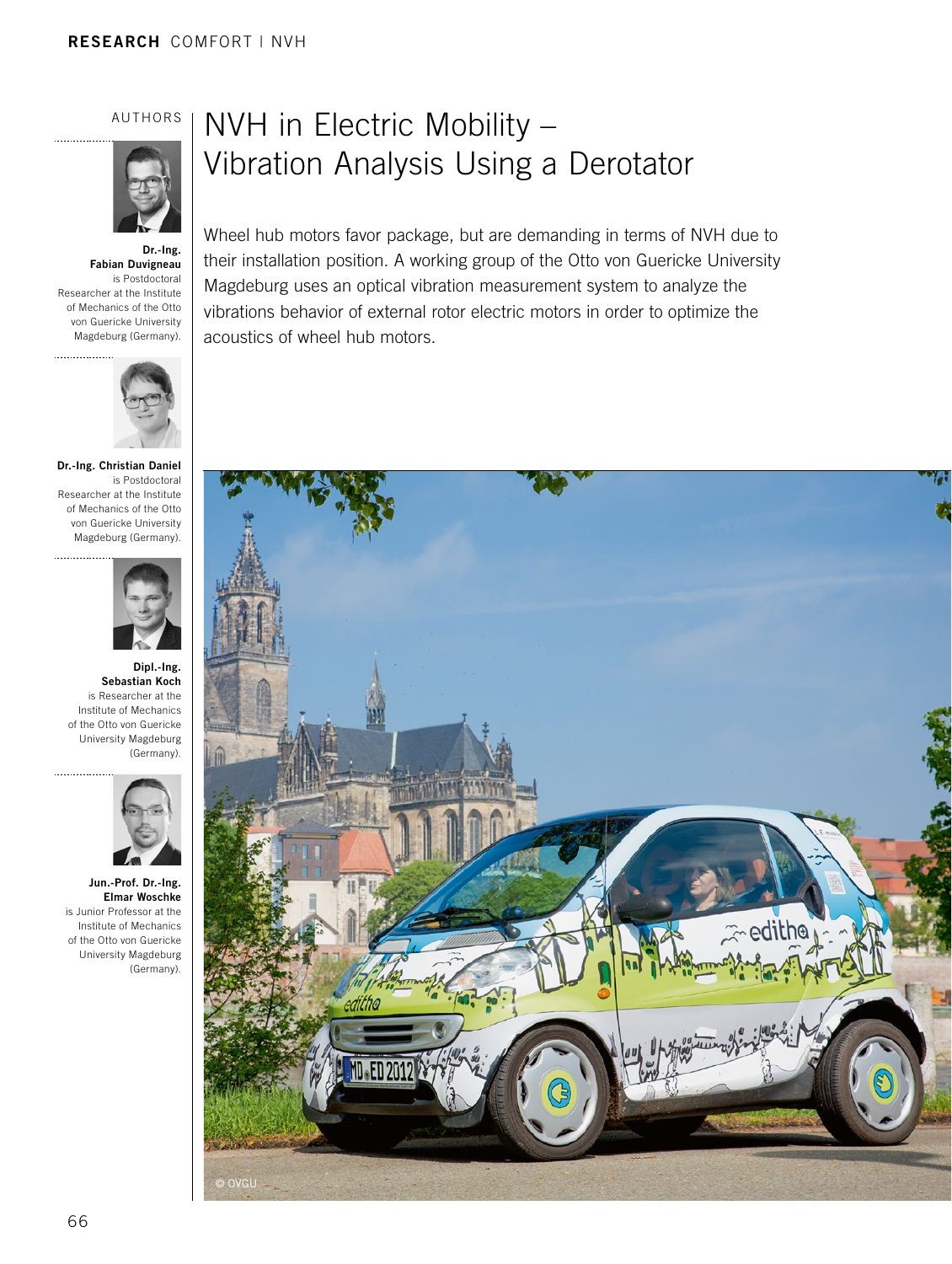- 1 RESEARCH ON CLOSE-TO-WHEEL ELECTRIC DRIVES
- INVESTIGATION OF THE STRUCTURE WITH A SCANNING VIBROMETER
- 3 MEASURING PRINCIPLE AND EXPERIMENTAL SETUP
- 4 RESULTS
- 5 SUMMARY AND OUTLOOK

#### 1 RESEARCH ON CLOSE-TO-WHEEL ELECTRIC DRIVES

At the Otto von Guericke University Magdeburg, the field of electric mobility has increasingly been in the focus of research since 2011. The working group "Editha" developed several electric drive concepts using a Smart fortwo MC450 as a base. The aim was to develop a street-legal prototype, which uses close-to-wheel driving concepts to create space for the traction batteries.



FIGURE 1 Wheel hub motor implemented in the research vehicle Editha 3 (© OVGU)

In 2012, the concept vehicle Editha 1 was completed and got an official approval and homologation for road service. The heart of the driving concept are two DC motors, which are mounted rigidly by a single-stage planetary gear directly on the rear axle. As a further development of this concept, Editha 2 has been initiated to replace the DC motors by permanent-magnet synchronous motors and to improve the drivetrain. With Editha 3 the step has been taken towards wheel hub motors, FIGURE 1. This wheel hub motor was developed at the Institute of Mobile Systems. The aim is to save the entire drive train and the planetary gear in the interior of the vehicle and thus to obtain even more space for batteries. Another advantage is that each wheel can be controlled separately, realizing a more intelligent vehicle dynamics control. The developed wheel hub motor is an external rotor motor. By combining an air gap winding with an additional slot winding, a high power density is achieved.

Due to their decentralized driving concept, all three series of Editha vehicles have an increased unsprung mass. The effects of this additional masses in the wheels are among others the subject of experimental and numerical investigations at the Institute of Mechanics [1]. In addition to changed vertical dynamics, the sound radiation of the wheel hub motor is an important issue, as the motor is placed in the rim, which can lead to increased noise emission due to the large flat components.

Although electric motors are generally considered to be less noisy compared to internal combustion engines, it is necessary to evaluate the acoustic behavior of electric vehicles. On the one hand, electric machines emit tonal high-frequency noises that are perceived as particularly annoying by human hearing even at low volumes. On the other hand, other sources of noise are no longer masked. In the case of a wheel hub motor the acoustic shielding of the car body is missing and the application of passive measures is not easily possible. The aim of the experimental analyses is the generation of a validation basis for complex simulation models, which allow a holistic view of the entire chain of effects, that means take into account all relevant sources of excitation as well as transmission phenomena. Using the validated numerical models, computer-aided optimizations will then be carried out in order to improve the acoustic behavior of the wheel hub prototypes.

#### 2 INVESTIGATION OF THE STRUCTURE WITH A SCANNING VIBROMETER

After generating suitable simulation models for the complex overall system, these were validated using conventional experimental vibration analyses in the stationary system. This was done at component as well as assembly level. For vibration analysis, a one-dimensional laser scanning Doppler vibrometer from Polytec was used, FIGURE 2 (left). For the measurements, the test object was attached to a frame made of aluminum profiles via synthetic polymer threads, since this so-called free-free mounting is particularly suitable for being able to compare numerical and experimental vibration analyses in a simple manner. FIGURE 2 (left) shows the entire assembled rotor as an exemplary test object. Other boundary conditions, such as clamping or jointed mounting, cannot be easily realized in a finite element model identical to the experiment [2]. The uncertainties due to the infuence of the boundary conditions can require time-consuming model updating processes in order to achieve a good match between the simulation model and the experiment.

In order to avoid an undefined boundary condition by the coupling of the excitation to the structure, the vibration excitation was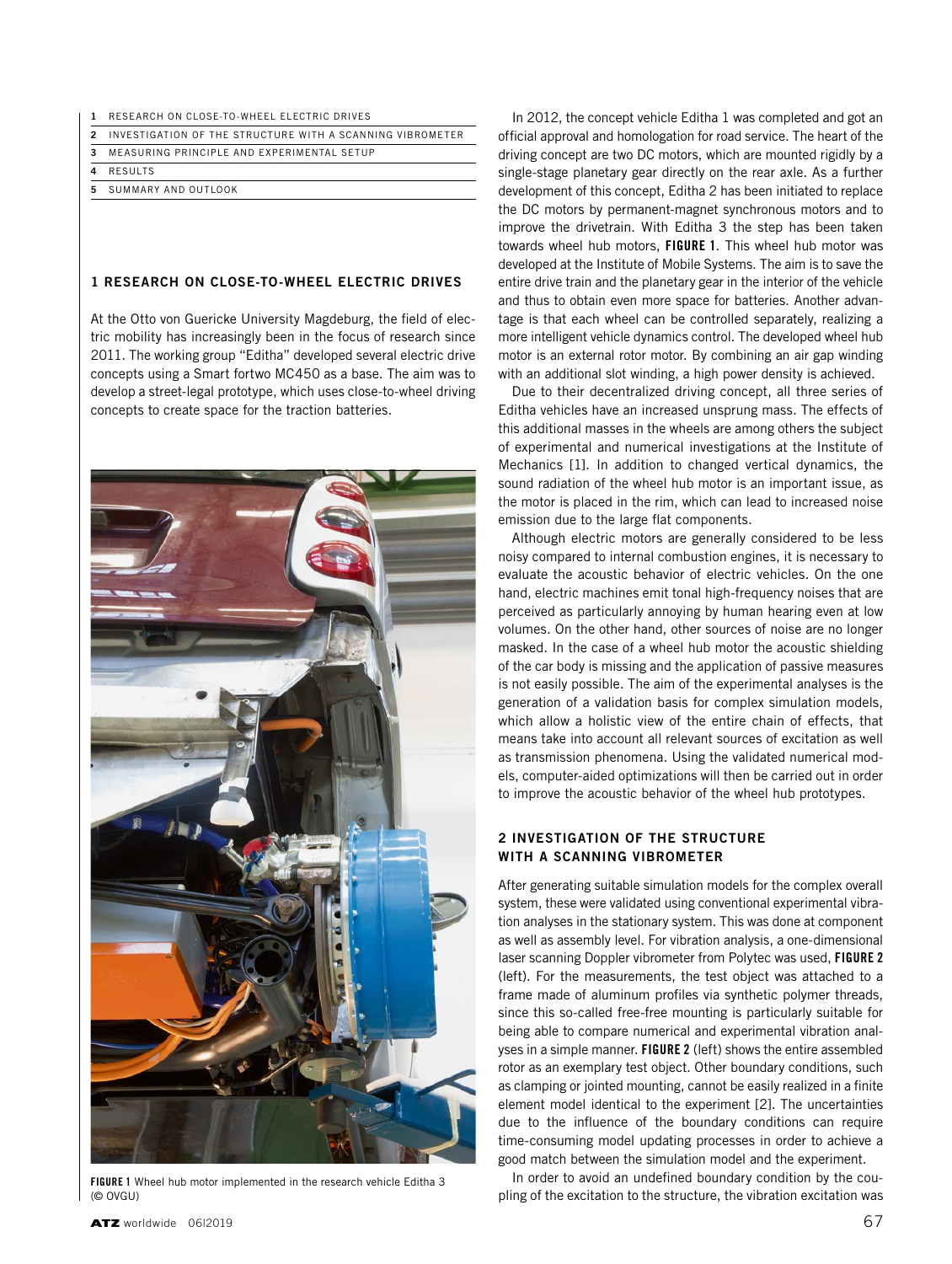

FIGURE 2 Experimental setup used for validation measurement (left) and results of experimental and numerical vibration analysis (right) (© OVGU)

realized with the aid of an impact hammer. Thus, free-free boundary conditions are maintained. The excitation must be reproducible since it must be repeated for each individual scan point of the measurement grid and the corresponding number of averages. For this reason, the head of the impact hammer was mounted on an electrodynamic shaker. This combination is highlighted in FIGURE 2 (left) by the blue ellipse.

FIGURE 2 (right) shows the comparison of the experimentally measured (first row) with the numerically calculated eigenmodes (middle row) for five conspicuous natural frequencies. The comparison of the eigenmodes is executed for the measured surface of the laser vibrometer, that means the outer side surface of the rotor. It can be seen that the simulation model is able to predict the resulting vibration behavior of the complex overall system very well, although the assembly has several joints. In this case, both the natural frequencies and the natural vibration modes have a very good match.

In the third row in FIGURE 2 (right), the eigenmodes of the entire rotor are additionally illustrated in order to show that the numerical analysis offers the possibility to get a better impression of the vibration behavior of the whole system compared to the laser vibrometer measurement. The first and third columns demonstrate that the investigation of the side surface in these cases is not representative for the eigenmode of the overall system and the critical vibration regions are not detected. This shows the value of a numerical vibration analysis that provides information about all



FIGURE 3 Experimental setup for the vibration analysis of the running wheel hub motor (© OVGU)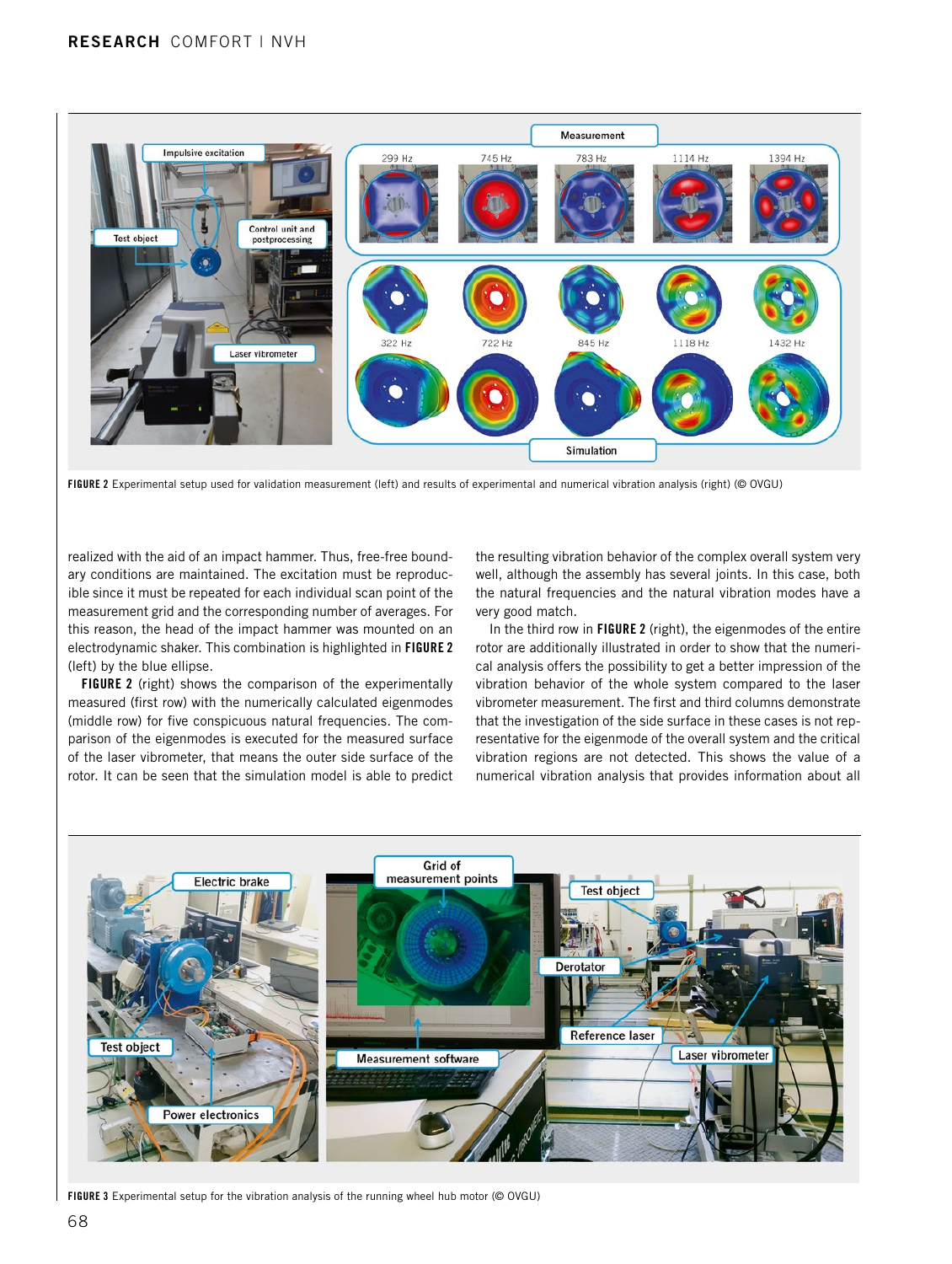

FIGURE 4 Vibration amplitude spectra of different operating points averaged over the measurement surface (© OVGU)

areas of the examined structure. Nevertheless, validation measurements are always recommended to prove the predictive capability of the simulation models.

#### 3 MEASURING PRINCIPLE AND EXPERIMENTAL SETUP

For an assessment of the vibroacoustic behavior of an engine, the behavior of the overall system during operation is particularly important. Therefore, experimental vibration analyses were carried out for different stationary operating points of the electric wheel hub motor in order to obtain a broad validation basis for the holistic simulation method developed in [3, 4]. A one-dimensional laser vibrometer is used to measure the operating vibrations of the wheel hub motor. The excitation of the motor structure is achieved by the electrical commutation, whereby the motor must rotate for the operating vibration measurement. Since the wheel hub motor is designed as an external rotor motor, the rotor forms the motor housing, which rotates together with the rim. The measurement of local out of plane vibrations on the rotor is not possible with a conventional vibrometer.

Therefore, a rotating glass prism is attached in front of the vibrometer. As a result, the rotating surface can be measured in accordance with the defined measuring point grid by means of a laser scanning vibrometer as if it would not rotate. This so-called Polytec derotator is used for the scanning beam of the scanning vibrometer and another fixed-beam vibrometer, which acts as a reference channel. The reference is required to obtain a correct phase reference for each point that is measured by the scanning vibrometer. The experimental setup is shown in FIGURE 3. The electric brake, see left, was used to apply different loads and thus to realize different stationary operating points. At the prototype stage, the power electrics of the wheel hub motor was installed outside the stator during the test bench measurements. For later use, the power electronics will be integrated into the wheel hub motor.

The angular velocity of the glass prism of the derotator must be synchronized with the angular velocity of the rotating test object.

 $\overline{\text{ATZ}}$  worldwide 06|2019 69

This was done in the present case with an incremental encoder with 1024 increments. The mechanical connection of the incremental encoder to the measurement object must be torsionally rigid, otherwise the angular position of the test object cannot be detected correctly and the prism cannot be driven with the correct speed. The consequence would be a temporally variable rotation of the measurement object in relation to the defned measurement grid of the scanning vibrometer, whereby the location reference would no longer be correct. The derotator, laser scanning vibrometer and reference laser system is mounted on an adjustable base and must be precisely aligned with the axis of rotation of the target to obtain reliable results.

#### 4 RESULTS

In this section, some results of the optical vibration analysis of the operating system are presented exemplarily. FIGURE 4 shows the frequency response functions of the vibration amplitudes averaged over all points of the measurement grid for different load and speed variations. As expected, both higher loads and higher speeds lead to a more acoustically noticeable behavior. The typical tonal frequency content for electric machines can be clearly seen. In addition, it can be seen that the frequency range of 3.7 to 4 kHz has particularly high amplitudes.

FIGURE 5 shows an exemplary result for a stationary idling operating point. Here again the averaged frequency spectrum is shown. In addition, the most conspicuous vibration modes are illustrated. It is noticeable that both symmetrical and asymmetric vibration modes occur. Due to the symmetrical rotor design, only symmetrical operating vibration modes were expected, as observed in the measurements in the stationary system, FIGURE 2. The asymmetric modes are a clear indication of a non-symmetrical electrical excitation or a non-symmetric boundary condition.

For comparison, FIGURE 6 shows the result for an operating point with comparable speed and a defined torque. In contrast to FIGURE 5, it shows no symmetrical vibration modes. As the elec-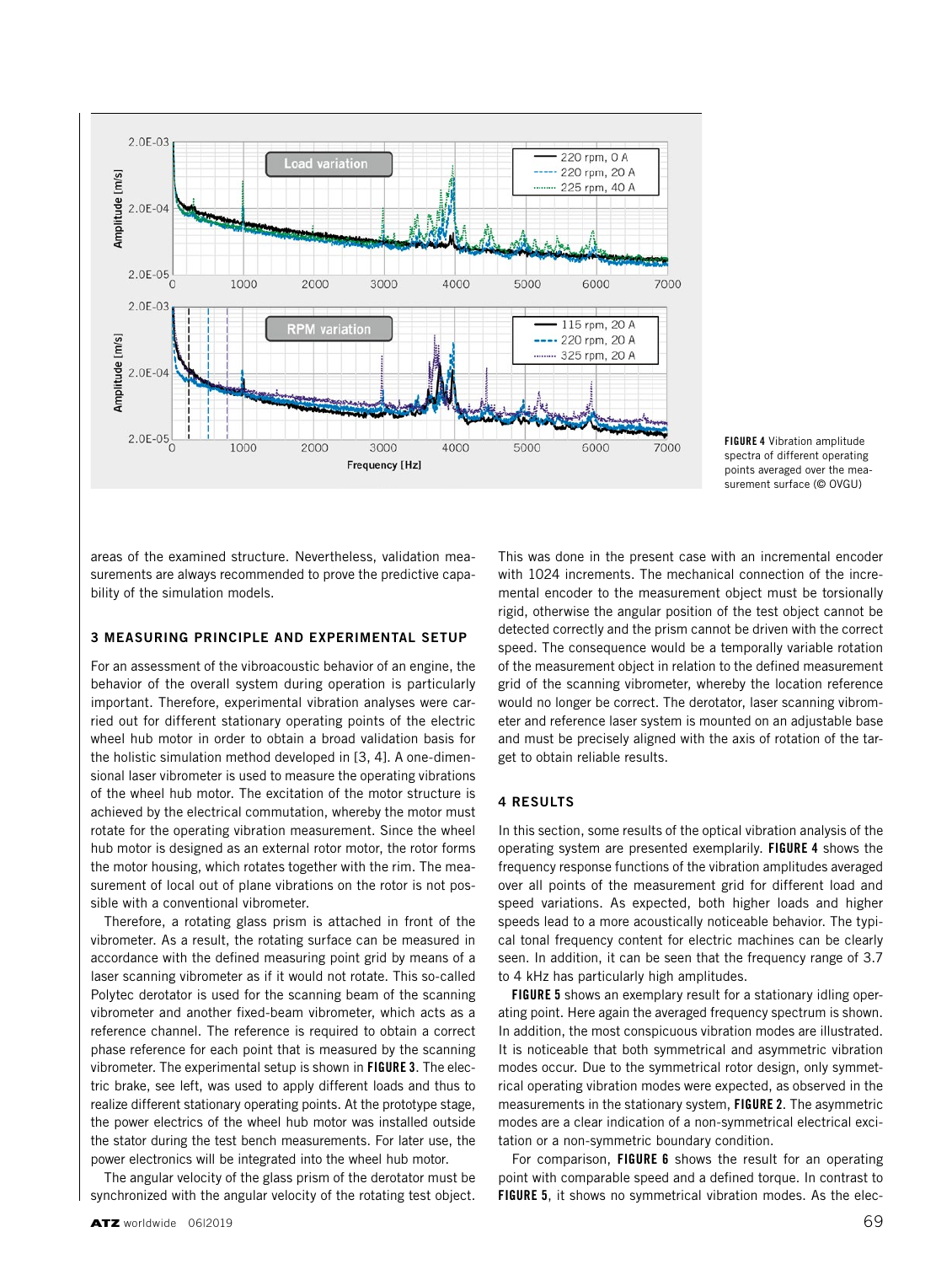

FIGURE 5 Spectrum of the vibration amplitudes averaged over the measurement grid with conspicuous vibration modes during idling (© OVGU)

trical excitation forces are signifcantly higher in the case of the operating point shown in FIGURE 6, it can be concluded that the asymmetrical vibration modes of the operating engine are probably caused by a spatially non-uniform electrical excitation.

Due to the optical measurement of the wheel hub motor during operation, possible explanations for an acoustically conspicuous behavior could be found in the present case. Further steps are still pending. The experimental operating vibration analysis is repeated as soon as the problems are solved. The results obtained should then serve as the first validation basis for the holistic simulation methodology.

#### 5 SUMMARY AND OUTLOOK

In this article of the Otto von Guericke University Magdeburg, Germany, an optical vibration analysis of an innovative wheel hub motor, as a special case of an electric drive unit, during operation was presented. It has been shown that optical vibration measurement can be used beneficial for both vibroacoustic characterization and problem cause analysis. Currently, different prototypes are manufactured that differ significantly from the engine measured in this paper. The differences range from the basic design of the magnetic circuit (Hallbach array), through the design of the



FIGURE 6 Spectrum of the vibration amplitudes averaged over the measurement grid with conspicuous vibration modes at a stationary operating point (© OVGU)